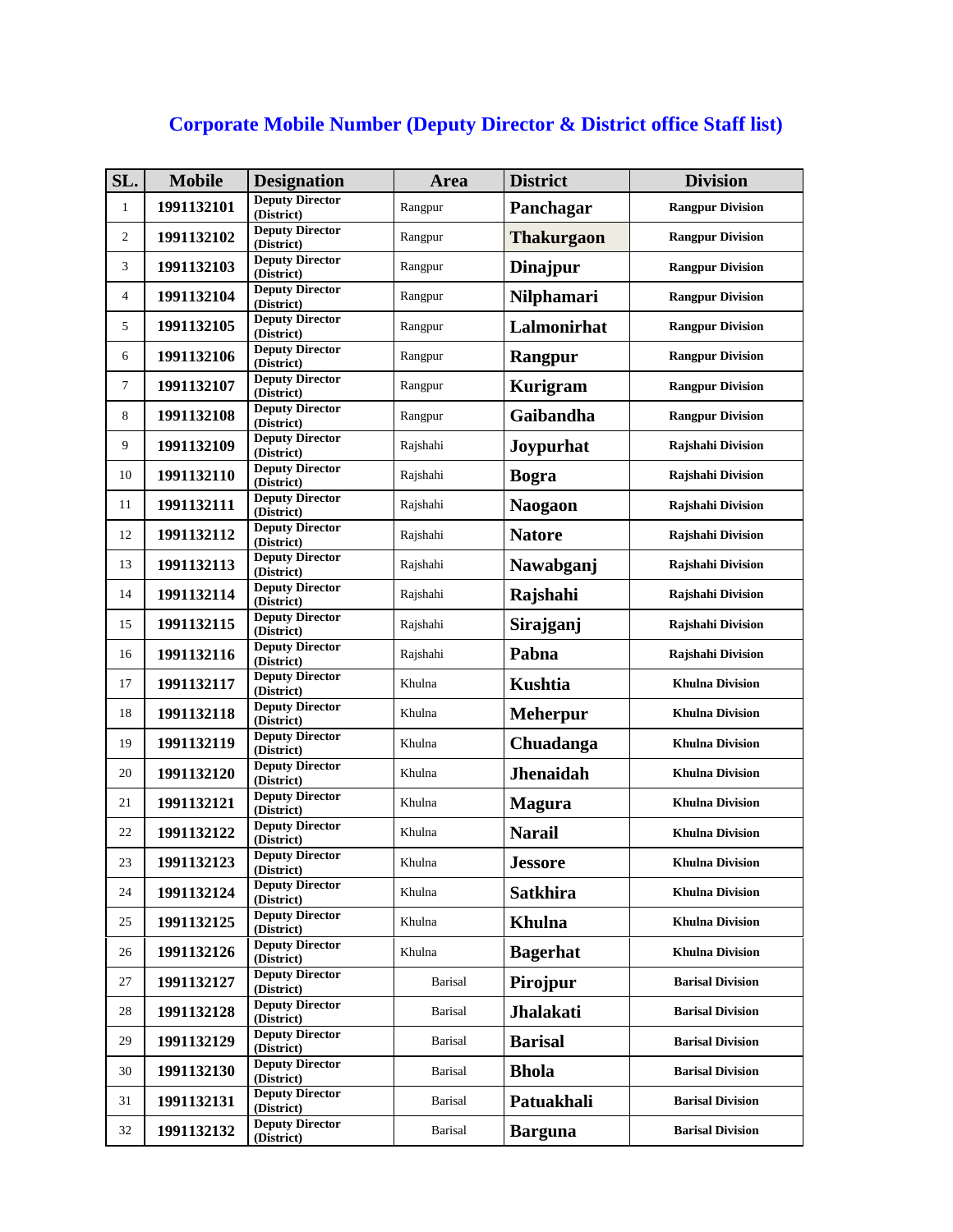| 33 | 1991132133 | <b>Deputy Director</b><br>(District) | <b>Dhaka</b> | Netrokona           | <b>Dhaka Division</b>      |
|----|------------|--------------------------------------|--------------|---------------------|----------------------------|
| 34 | 1991132134 | <b>Deputy Director</b><br>(District) | Dhaka        | <b>Mymensingh</b>   | <b>Dhaka Division</b>      |
| 35 | 1991132135 | <b>Deputy Director</b><br>(District) | Dhaka        | <b>Sherpur</b>      | <b>Dhaka Division</b>      |
| 36 | 1991132136 | <b>Deputy Director</b><br>(District) | Dhaka        | <b>Jamalpur</b>     | <b>Dhaka Division</b>      |
| 37 | 1991132137 | <b>Deputy Director</b><br>(District) | Dhaka        | <b>Tangail</b>      | <b>Dhaka Division</b>      |
| 38 | 1991132138 | <b>Deputy Director</b><br>(District) | Dhaka        | Kishoreganj         | <b>Dhaka Division</b>      |
| 39 | 1991132139 | <b>Deputy Director</b><br>(District) | Dhaka        | Manikganj           | <b>Dhaka Division</b>      |
| 40 | 1991132140 | <b>Deputy Director</b><br>(District) | Dhaka        | <b>Dhaka</b>        | <b>Dhaka Division</b>      |
| 41 | 1991132141 | <b>Deputy Director</b><br>(District) | Dhaka        | Gazipur             | <b>Dhaka Division</b>      |
| 42 | 1991132142 | <b>Deputy Director</b><br>(District) | Dhaka        | <b>Narsinghdi</b>   | <b>Dhaka Division</b>      |
| 43 | 1991132143 | <b>Deputy Director</b><br>(District) | Dhaka        | Narayanganj         | <b>Dhaka Division</b>      |
| 44 | 1991132144 | <b>Deputy Director</b><br>(District) | Dhaka        | Munshiganj          | <b>Dhaka Division</b>      |
| 45 | 1991132145 | <b>Deputy Director</b><br>(District) | Dhaka        | Faridpur            | <b>Dhaka Division</b>      |
| 46 | 1991132146 | <b>Deputy Director</b><br>(District) | Dhaka        | Rajbari             | <b>Dhaka Division</b>      |
| 47 | 1991132147 | <b>Deputy Director</b><br>(District) | Dhaka        | Gopalganj           | <b>Dhaka Division</b>      |
| 48 | 1991132148 | <b>Deputy Director</b><br>(District) | Dhaka        | <b>Madaripur</b>    | <b>Dhaka Division</b>      |
| 49 | 1991132149 | <b>Deputy Director</b><br>(District) | Dhaka        | <b>Shariatpur</b>   | <b>Dhaka Division</b>      |
| 50 | 1991132150 | <b>Deputy Director</b><br>(District) | Sylhet       | Sunamganj           | <b>Sylhet Division</b>     |
| 51 | 1991132151 | <b>Deputy Director</b><br>(District) | Sylhet       | <b>Sylhet</b>       | <b>Sylhet Division</b>     |
| 52 | 1991132152 | <b>Deputy Director</b><br>(District) | Sylhet       | Moulvibazar         | <b>Sylhet Division</b>     |
| 53 | 1991132153 | <b>Deputy Director</b><br>(District) | Sylhet       | Habiganj            | <b>Sylhet Division</b>     |
| 54 | 1991132154 | <b>Deputy Director</b><br>(District) | Chittagong   | <b>Brahmanbaria</b> | <b>Chittagong Division</b> |
| 55 | 1991132155 | <b>Deputy Director</b><br>(District) | Chittagong   | Comilla             | <b>Chittagong Division</b> |
| 56 | 1991132156 | <b>Deputy Director</b><br>(District) | Chittagong   | Chandpur            | <b>Chittagong Division</b> |
| 57 | 1991132157 | <b>Deputy Director</b><br>(District) | Chittagong   | Lakshmipur          | <b>Chittagong Division</b> |
| 58 | 1991132158 | <b>Deputy Director</b><br>(District) | Chittagong   | <b>Noakhali</b>     | <b>Chittagong Division</b> |
| 59 | 1991132159 | <b>Deputy Director</b><br>(District) | Chittagong   | Feni                | <b>Chittagong Division</b> |
| 60 | 1991132160 | <b>Deputy Director</b><br>(District) | Chittagong   | <b>Chittagong</b>   | <b>Chittagong Division</b> |
| 61 | 1991132161 | <b>Deputy Director</b><br>(District) | Chittagong   | <b>Cox's Bazar</b>  | <b>Chittagong Division</b> |
| 62 | 1991132162 | <b>Deputy Director</b><br>(District) | Chittagong   | Khagrachhari        | <b>Chittagong Division</b> |
| 63 | 1991132163 | <b>Deputy Director</b><br>(District) | Chittagong   | Rangamati           | <b>Chittagong Division</b> |
| 64 | 1991132164 | <b>Deputy Director</b><br>(District) | Chittagong   | <b>Bandarban</b>    | <b>Chittagong Division</b> |

**District office Staff list**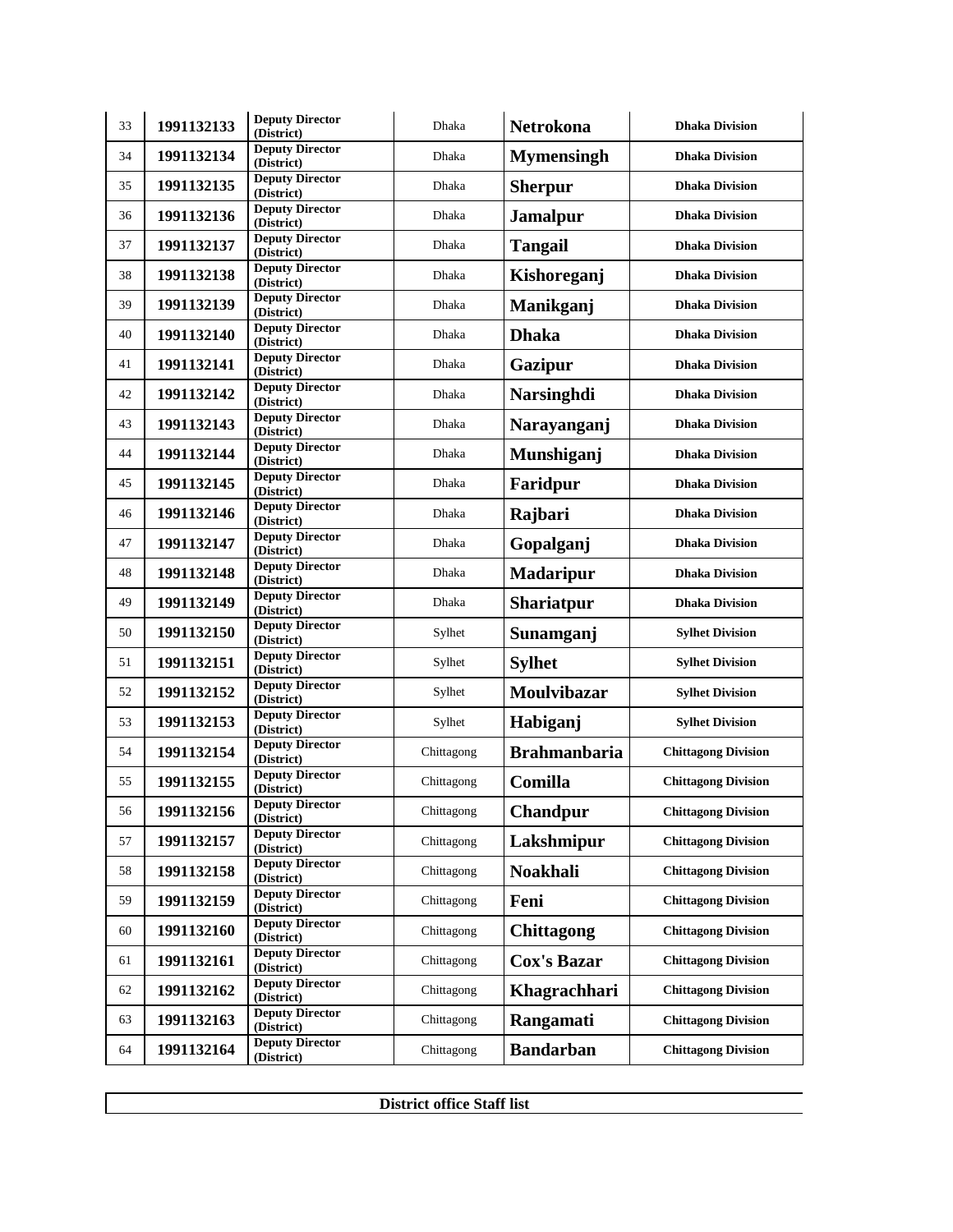|                |               |                    | Area /          |                   |                 |
|----------------|---------------|--------------------|-----------------|-------------------|-----------------|
| SL.            | <b>Mobile</b> | <b>Designation</b> | <b>Upazilla</b> | <b>District</b>   | <b>Division</b> |
| $\mathbf{1}$   | 1991133621    | <b>Acct.</b> asst  | DD office staff | Panchagar         | Rangpur         |
| $\overline{2}$ | 1991133622    | Acct/ JO           |                 |                   | Rangpur         |
| 3              | 1991133623    | <b>Office Asst</b> |                 |                   | Rangpur         |
| $\overline{4}$ | 1991133624    | <b>Driver</b>      |                 |                   | Rangpur         |
| 5              | 1991133597    | peon               |                 |                   | Rangpur         |
| 6              | 1991133626    | peon               |                 |                   | Rangpur         |
| $\tau$         | 1991133627    | $Acct/J$ O         |                 | <b>Thakurgaon</b> | Rangpur         |
| 8              | 1991133628    | <b>Office Asst</b> |                 |                   | Rangpur         |
| 9              | 1991133629    | peon               |                 |                   | Rangpur         |
| 10             | 1991133630    | peon               |                 |                   | Rangpur         |
| 11             | 1991133631    | Acct. asst         |                 | <b>Dinajpur</b>   | Rangpur         |
| 12             | 1991133632    | Acct/ JO           |                 |                   | Rangpur         |
| 13             | 1991133633    | <b>Office Asst</b> |                 |                   | Rangpur         |
| 14             | 1991133634    | <b>Driver</b>      |                 |                   | Rangpur         |
| 15             | 1991133635    | peon               |                 |                   | Rangpur         |
| 16             | 1991133636    | peon               |                 |                   | Rangpur         |
| 17             | 1991133637    | Acct/ JO           |                 | Nilphamari        | Rangpur         |
| 18             | 1991133638    | <b>Office Asst</b> |                 |                   | Rangpur         |
| 19             | 1991133639    | peon               |                 |                   | Rangpur         |
| 20             | 1991133640    | peon               |                 |                   | Rangpur         |
| 21             | 1991133641    | Acct. asst         |                 | Lalmonirhat       | Rangpur         |
| 22             | 1991133642    | Acct/ JO           |                 |                   | Rangpur         |
| 23             | 1991133643    | <b>Office Asst</b> |                 |                   | Rangpur         |
| 24             | 1991133644    | <b>Driver</b>      |                 |                   | Rangpur         |
| 25             | 1991133645    | peon               |                 |                   | Rangpur         |
| 26             | 1991133646    | peon               |                 |                   | Rangpur         |
| 27             | 1991133647    | Acct/ JO           |                 | Rangpur           | <b>Rangpur</b>  |
| 28             | 1991133648    | <b>Acct.</b> asst  |                 |                   | <b>Rangpur</b>  |
| 29             | 1991133649    | <b>Office Asst</b> |                 |                   | <b>Rangpur</b>  |
| 30             | 1991133650    | <b>Driver</b>      |                 |                   | <b>Rangpur</b>  |
| 31             | 1991133651    | peon               |                 |                   | Rangpur         |
| 32             | 1991133652    | peon               |                 |                   | <b>Rangpur</b>  |
| 33             | 1991133653    | Acct/ JO           |                 | <b>Kurigram</b>   | Rangpur         |
| 34             | 1991133654    | Acct. asst         |                 |                   | Rangpur         |
| 35             | 1991133655    | <b>Office Asst</b> |                 |                   | Rangpur         |
| 36             | 1991133656    | <b>Driver</b>      |                 |                   | Rangpur         |
| 37             | 1991133657    | peon               |                 |                   | Rangpur         |
| 38             | 1991133658    | peon               |                 |                   | Rangpur         |
| 39             | 1991133659    | Acct/ JO           |                 | Gaibandha         | Rangpur         |
| $40\,$         | 1991133660    | Acct. asst         |                 |                   | Rangpur         |
| 41             | 1991133661    | <b>Office Asst</b> |                 |                   | Rangpur         |
| 42             | 1991133662    | <b>Driver</b>      |                 |                   | Rangpur         |
| 43             | 1991133663    | peon               |                 |                   | Rangpur         |
| 44             | 1991133664    | peon               |                 |                   | Rangpur         |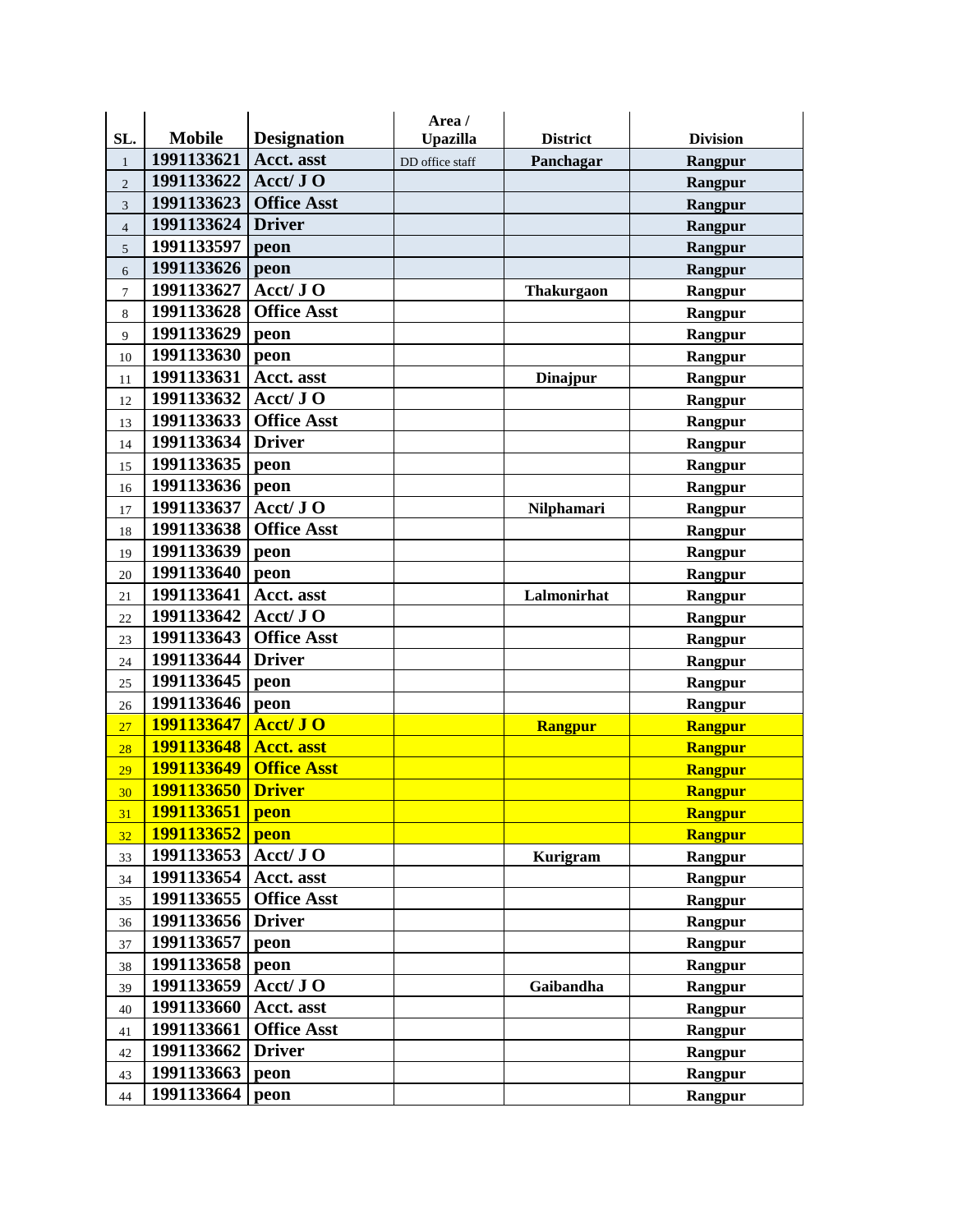| 45      | 1991133665 | Acct/ JO           | <b>Jaipurhat</b> | Rajshahi |
|---------|------------|--------------------|------------------|----------|
| 46      | 1991133666 | <b>Office Asst</b> |                  | Rajshahi |
| 47      | 1991133667 | peon               |                  | Rajshahi |
| 48      | 1991133668 | peon               |                  | Rajshahi |
| 49      | 1991133669 | Acct/ JO           | <b>Bogura</b>    | Rajshahi |
| 50      | 1991133670 | Acct. asst         |                  | Rajshahi |
| 51      | 1991133671 | <b>Office Asst</b> |                  | Rajshahi |
| 52      | 1991133672 | <b>Driver</b>      |                  | Rajshahi |
| 53      | 1991133673 | peon               |                  | Rajshahi |
| 54      | 1991133674 | peon               |                  | Rajshahi |
| 55      | 1991133675 | Acct/ JO           | <b>Naogaon</b>   | Rajshahi |
| 56      | 1991133676 | Acct. asst         |                  | Rajshahi |
| 57      | 1991133677 | <b>Office Asst</b> |                  | Rajshahi |
| 58      | 1991133678 | <b>Driver</b>      |                  | Rajshahi |
| 59      | 1991133679 | peon               |                  | Rajshahi |
| 60      | 1991133680 | peon               |                  | Rajshahi |
| 61      | 1991133681 | Acct/ JO           | <b>Nator</b>     | Rajshahi |
| 62      | 1991133682 | Acct. asst         |                  | Rajshahi |
| 63      | 1991133683 | <b>Office Asst</b> |                  | Rajshahi |
| 64      | 1991133684 | <b>Driver</b>      |                  | Rajshahi |
| 65      | 1991133685 | peon               |                  | Rajshahi |
| 66      | 1991133686 | peon               |                  | Rajshahi |
| 67      | 1991133687 | Acct/ JO           | Cha nowabganj    | Rajshahi |
| 68      | 1991133688 | Acct. asst         |                  | Rajshahi |
| 69      | 1991133689 | <b>Office Asst</b> |                  | Rajshahi |
| 70      | 1991133690 | <b>Driver</b>      |                  | Rajshahi |
| 71      | 1991133691 | peon               |                  | Rajshahi |
| $72\,$  | 1991133692 | peon               |                  | Rajshahi |
| 73      | 1991133693 | Acct/ JO           | Rajshahi         | Rajshahi |
| 74      | 1991133694 | Acct. asst         |                  | Rajshahi |
| 75      | 1991133695 | <b>Office Asst</b> |                  | Rajshahi |
| 76      | 1991133696 | <b>Driver</b>      |                  | Rajshahi |
| $77 \,$ | 1991133697 | peon               |                  | Rajshahi |
| 78      | 1991133698 | peon               |                  | Rajshahi |
| 79      | 1991133699 | Acct/ JO           | Sirajgang        | Rajshahi |
| 80      | 1991133700 | Acct. asst         |                  | Rajshahi |
| 81      | 1991133701 | <b>Office Asst</b> |                  | Rajshahi |
| 82      | 1991133702 | <b>Driver</b>      |                  | Rajshahi |
| 83      | 1991133703 | peon               |                  | Rajshahi |
| 84      | 1991133704 | peon               |                  | Rajshahi |
| 85      | 1991133705 | peon               |                  | Rajshahi |
| 86      | 1991133706 | peon               |                  | Rajshahi |
| 87      | 1991133707 | peon               |                  | Rajshahi |
| 88      | 1991133708 | Acct/ JO           | Pabna            | Rajshahi |
| 89      | 1991133709 | Acct/ JO           |                  | Rajshahi |
| 90      | 1991133710 | Acct. asst         |                  | Rajshahi |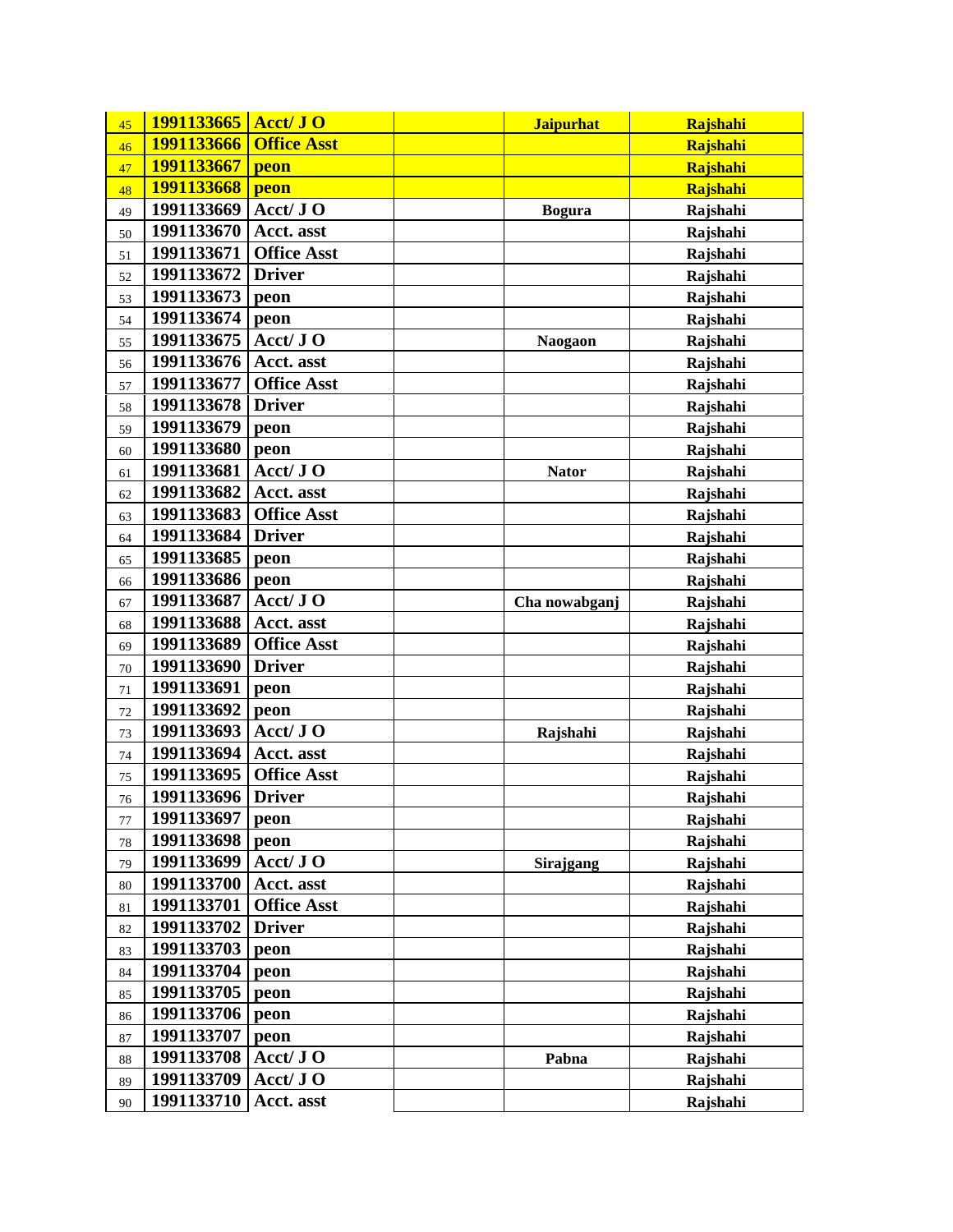| 91  | 1991133711        | <b>Office Asst</b>      |                 | Rajshahi      |
|-----|-------------------|-------------------------|-----------------|---------------|
| 92  | 1991133712        | <b>Driver</b>           |                 | Rajshahi      |
| 93  | 1991133713        | peon                    |                 | Rajshahi      |
| 94  | 1991133714        | peon                    |                 | Rajshahi      |
| 95  | 1991133715        | Acct/ JO                | <b>Kustia</b>   | Khulna        |
| 96  | 1991133716        | Acct. asst              |                 | <b>Khulna</b> |
| 97  | 1991133717        | <b>Office Asst</b>      |                 | Khulna        |
| 98  | 1991133718        | <b>Driver</b>           |                 | Khulna        |
| 99  | 1991133719        | peon                    |                 | Khulna        |
| 100 | 1991133720        | peon                    |                 | Khulna        |
| 101 | 1991147870        | $Acct/J$ O              | <b>Meherpur</b> | <b>Khulna</b> |
| 102 | 1991147871        | Acct. asst              |                 | Khulna        |
| 103 | 1991147872        | <b>Office Asst</b>      |                 | Khulna        |
| 104 | 1991147873 Driver |                         |                 | Khulna        |
| 105 | 1991147874 peon   |                         |                 | Khulna        |
| 106 | 1991147875        | peon                    |                 | Khulna        |
| 107 | 1991133727        | Acct/ JO                | Chuadanga       | <b>Khulna</b> |
| 108 | 1991133728        | Acct. asst              |                 | Khulna        |
| 109 | 1991133729        | <b>Office Asst</b>      |                 | Khulna        |
| 110 | 1991133730        | <b>Driver</b>           |                 | Khulna        |
| 111 | 1991133731        | peon                    |                 | Khulna        |
| 112 | 1991133732        | Acct/ JO                | Jhinaidha       | Khulna        |
| 113 | 1991133733        | Acct. asst              |                 | <b>Khulna</b> |
| 114 | 1991133734        | <b>Office Asst</b>      |                 | Khulna        |
| 115 | 1991133735        | <b>Driver</b>           |                 | Khulna        |
| 116 | 1991133736        | peon                    |                 | Khulna        |
| 117 | 1991133737        | peon                    |                 | Khulna        |
| 118 | 1991133738        | Acct/ JO                | <b>Magura</b>   | Khulna        |
| 119 | 1991133739        | Acct. asst              |                 | <b>Khulna</b> |
| 120 | 1991133740        | <b>Office Asst</b>      |                 | Khulna        |
| 121 | 1991133741        | <b>Driver</b>           |                 | Khulna        |
| 122 | 1991133742        | peon                    |                 | Khulna        |
| 123 | 1991133743        | peon                    |                 | Khulna        |
| 124 | 1991133744        | Acct/ JO                | <b>Narail</b>   | Khulna        |
| 125 | 1991133745        | Acct. asst              |                 | Khulna        |
| 126 | 1991133746        | <b>Office Asst</b>      |                 | Khulna        |
| 127 | 1991133747        | <b>Driver</b>           |                 | Khulna        |
| 128 | 1991133748        | peon                    |                 | Khulna        |
| 129 | 1991133749        | peon                    |                 | Khulna        |
| 130 | 1991133750        | Acct/ JO                | <b>Jessore</b>  | Khulna        |
| 131 | 1991133751        | Acct. asst              |                 | Khulna        |
| 132 | 1991133752        | <b>Office Asst</b>      |                 | Khulna        |
| 133 | 1991133753        | <b>Driver</b>           |                 | Khulna        |
| 134 | 1991133754        | peon                    |                 | Khulna        |
| 135 | 1991133755        | peon                    |                 | Khulna        |
| 136 | 1991133756        | $\text{Act}/\text{J}$ O | <b>Sathhira</b> | Khulna        |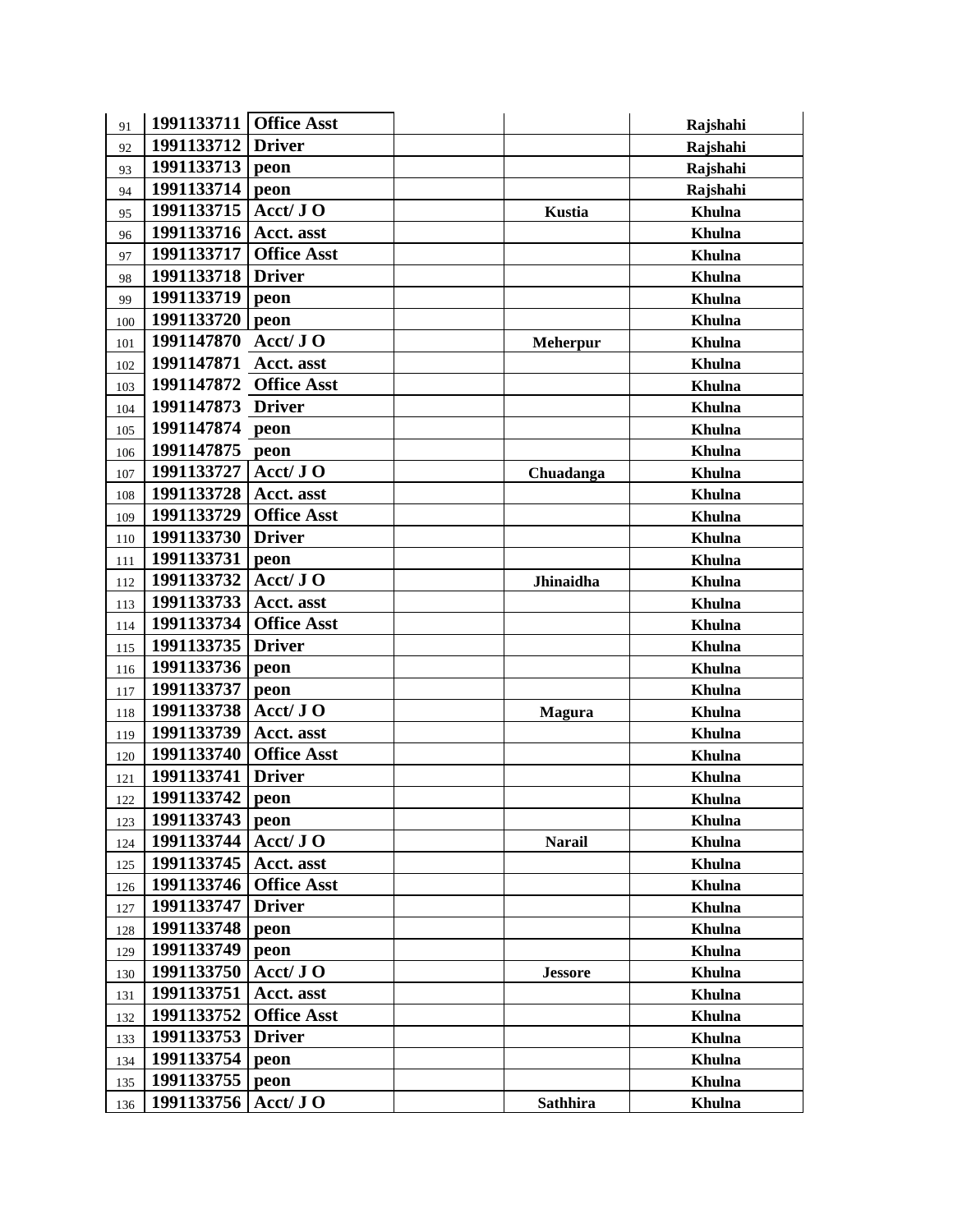| 137 | 1991133757   Acct. asst |                    |                  | Khulna         |
|-----|-------------------------|--------------------|------------------|----------------|
| 138 | 1991133758              | <b>Office Asst</b> |                  | Khulna         |
| 139 | 1991133759              | <b>Driver</b>      |                  | Khulna         |
| 140 | 1991133760              | peon               |                  | Khulna         |
| 141 | 1991133761              | peon               |                  | Khulna         |
| 142 | 1991133762              | Acct/ JO           | Khulna           | Khulna         |
| 143 | 1991133763              | Acct. asst         |                  | Khulna         |
| 144 | 1991133764              | <b>Office Asst</b> |                  | Khulna         |
| 145 | 1991133765              | <b>Driver</b>      |                  | Khulna         |
| 146 | 1991133766              | peon               |                  | Khulna         |
| 147 | 1991133767              | peon               |                  | Khulna         |
| 148 | 1991133768              | Acct/ JO           | <b>Bagherhat</b> | Khulna         |
| 149 | 1991133769              | Acct. asst         |                  | Khulna         |
| 150 | 1991133770              | <b>Office Asst</b> |                  | Khulna         |
| 151 | 1991133771              | <b>Driver</b>      |                  | Khulna         |
| 152 | 1991133772              | peon               |                  | Khulna         |
| 153 | 1991133773              | peon               |                  | Khulna         |
| 154 | 1991133774              | Acct/ JO           | Pirojpur         | <b>Barisal</b> |
| 155 | 1991133775              | Acct. asst         |                  | <b>Barisal</b> |
| 156 | 1991133776              | <b>Office Asst</b> |                  | <b>Barisal</b> |
| 157 | 1991133624              | <b>Driver</b>      |                  | <b>Barisal</b> |
| 158 | 1991133778              | peon               |                  | <b>Barisal</b> |
| 159 | 1991133779              | peon               |                  | <b>Barisal</b> |
| 160 | 1991133780              | Acct/ JO           | jalokathi        | <b>Barisal</b> |
| 161 | 1991133781              | Acct. asst         |                  | <b>Barisal</b> |
| 162 | 1991133782              | <b>Office Asst</b> |                  | <b>Barisal</b> |
| 163 | 1991133783              | <b>Driver</b>      |                  | <b>Barisal</b> |
| 164 | 1991133784              | peon               |                  | <b>Barisal</b> |
| 165 | 1991133785              | peon               |                  | <b>Barisal</b> |
| 166 | 1991133786              | Acct/ JO           | <b>Barisal</b>   | <b>Barisal</b> |
| 167 | 1991133787              | Acct. asst         |                  | <b>Barisal</b> |
| 168 | 1991133788              | <b>Office Asst</b> |                  | <b>Barisal</b> |
| 169 | 1991133789 Driver       |                    |                  | <b>Barisal</b> |
| 170 | 1991133790              | peon               |                  | <b>Barisal</b> |
| 171 | 1991133791              | peon               |                  | <b>Barisal</b> |
| 172 | 1991133792              | Acct/ JO           | <b>Bhola</b>     | <b>Barisal</b> |
| 173 | 1991133793              | Acct. asst         |                  | <b>Barisal</b> |
| 174 | 1991133794              | <b>Office Asst</b> |                  | <b>Barisal</b> |
| 175 | 1991133795              | <b>Driver</b>      |                  | <b>Barisal</b> |
| 176 | 1991133796              | peon               |                  | <b>Barisal</b> |
| 177 | 1991133797              | peon               |                  | <b>Barisal</b> |
| 178 | 1991133798              | Acct/ JO           | Patuakhali       | <b>Barisal</b> |
| 179 | 1991133799              | Acct. asst         |                  | <b>Barisal</b> |
| 180 | 1991133800              | <b>Office Asst</b> |                  | <b>Barisal</b> |
| 181 | 1991133801              | <b>Driver</b>      |                  | <b>Barisal</b> |
| 182 | 1991133802              | peon               |                  | <b>Barisal</b> |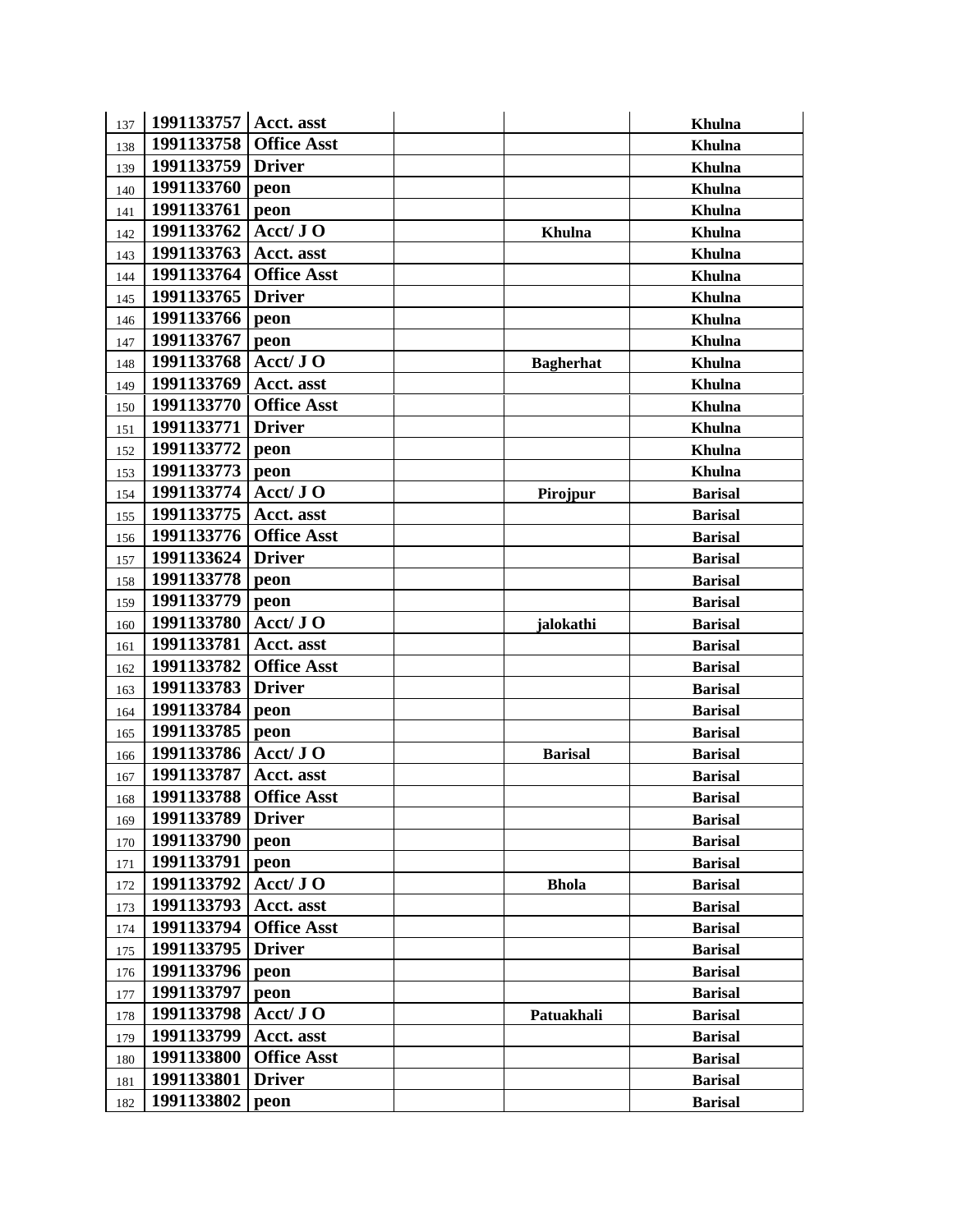| 183 | 1991133803 peon |                    |                   | <b>Barisal</b> |
|-----|-----------------|--------------------|-------------------|----------------|
| 184 | 1991133804      | Acct/ JO           | <b>Barguna</b>    | <b>Barisal</b> |
| 185 | 1991133805      | Acct. asst         |                   | <b>Barisal</b> |
| 186 | 1991133806      | <b>Office Asst</b> |                   | <b>Barisal</b> |
| 187 | 1991133807      | <b>Driver</b>      |                   | <b>Barisal</b> |
| 188 | 1991133808      | peon               |                   | <b>Barisal</b> |
| 189 | 1991133809      | peon               |                   | <b>Barisal</b> |
| 190 | 1991133810      | Acct/ JO           | Netrokona         | <b>Dhaka</b>   |
| 191 | 1991133811      | Acct. asst         |                   | <b>Dhaka</b>   |
| 192 | 1991133812      | <b>Office Asst</b> |                   | <b>Dhaka</b>   |
| 193 | 1991133813      | <b>Driver</b>      |                   | <b>Dhaka</b>   |
| 194 | 1991133814      | peon               |                   | <b>Dhaka</b>   |
| 195 | 1991133815      | peon               |                   | <b>Dhaka</b>   |
| 196 | 1991133816      | Acct/ JO           | <b>Mymensingh</b> | <b>Dhaka</b>   |
| 197 | 1991133817      | Acct. asst         |                   | <b>Dhaka</b>   |
| 198 | 1991133818      | <b>Office Asst</b> |                   | <b>Dhaka</b>   |
| 199 | 1991133819      | <b>Driver</b>      |                   | <b>Dhaka</b>   |
| 200 | 1991133820      | peon               |                   | <b>Dhaka</b>   |
| 201 | 1991133821      | peon               |                   | <b>Dhaka</b>   |
| 202 | 1991133822      | Acct/ JO           | <b>Sherpur</b>    | <b>Dhaka</b>   |
| 203 | 1991133823      | Acct. asst         |                   | <b>Dhaka</b>   |
| 204 | 1991133824      | <b>Office Asst</b> |                   | <b>Dhaka</b>   |
| 205 | 1991133825      | <b>Driver</b>      |                   | <b>Dhaka</b>   |
| 206 | 1991133826      | peon               |                   | <b>Dhaka</b>   |
| 207 | 1991133827      | peon               |                   | <b>Dhaka</b>   |
| 208 | 1991133828      | Acct/ JO           | <b>Jamalpur</b>   | <b>Dhaka</b>   |
| 209 | 1991133829      | Acct. asst         |                   | <b>Dhaka</b>   |
| 210 | 1991133830      | <b>Office Asst</b> |                   | <b>Dhaka</b>   |
| 211 | 1991133831      | <b>Driver</b>      |                   | <b>Dhaka</b>   |
| 212 | 1991133832      | peon               |                   | <b>Dhaka</b>   |
| 213 | 1991133833      | peon               |                   | <b>Dhaka</b>   |
| 214 | 1991133834      | Acct/ JO           | <b>Tangail</b>    | <b>Dhaka</b>   |
| 215 | 1991133835      | Acct. asst         |                   | <b>Dhaka</b>   |
| 216 | 1991133836      | <b>Office Asst</b> |                   | <b>Dhaka</b>   |
| 217 | 1991133837      | <b>Driver</b>      |                   | <b>Dhaka</b>   |
| 218 | 1991133838      | peon               |                   | <b>Dhaka</b>   |
| 219 | 1991133839      | peon               |                   | <b>Dhaka</b>   |
| 220 | 1991133840      | Acct/ JO           | Kishorganj        | <b>Dhaka</b>   |
| 221 | 1991133841      | Acct. asst         |                   | <b>Dhaka</b>   |
| 222 | 1991133842      | <b>Office Asst</b> |                   | <b>Dhaka</b>   |
| 223 | 1991133843      | <b>Driver</b>      |                   | <b>Dhaka</b>   |
| 224 | 1991133844      | peon               |                   | <b>Dhaka</b>   |
| 225 | 1991133845      | peon               |                   | <b>Dhaka</b>   |
| 226 | 1991133846      | $Acct/J$ O         | Manikganj         | <b>Dhaka</b>   |
| 227 | 1991133847      | Acct. asst         |                   | <b>Dhaka</b>   |
| 228 | 1991133848      | <b>Office Asst</b> |                   | <b>Dhaka</b>   |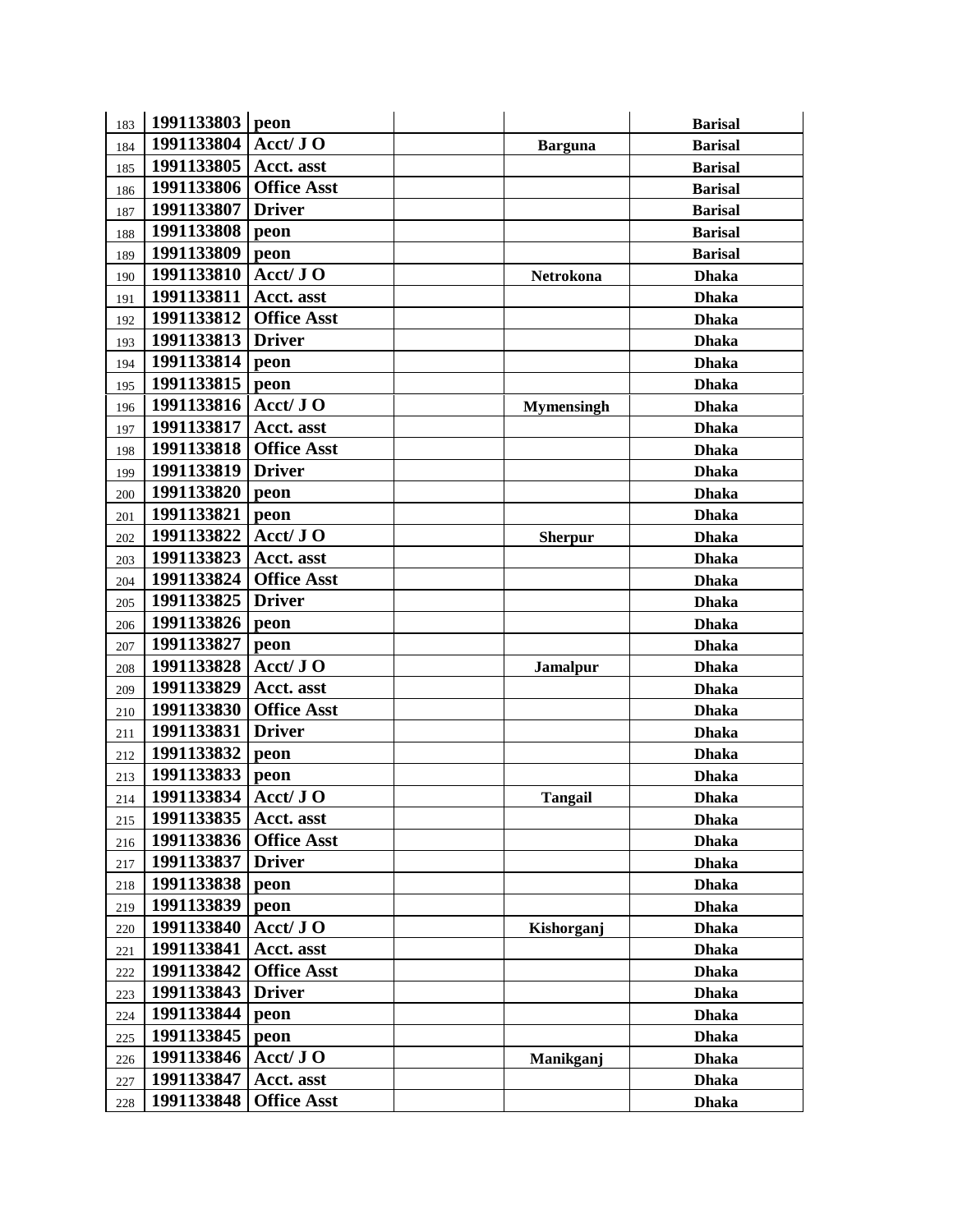| 229 | 1991133849 Driver |                    |              | <b>Dhaka</b> |
|-----|-------------------|--------------------|--------------|--------------|
| 230 | 1991133850        | peon               |              | <b>Dhaka</b> |
| 231 | 1991133851        | peon               |              | <b>Dhaka</b> |
| 232 | 1991133852        | Acct/ JO           | <b>Dhaka</b> | <b>Dhaka</b> |
| 233 | 1991133853        | Acct. asst         |              | <b>Dhaka</b> |
| 234 | 1991133854        | <b>Office Asst</b> |              | <b>Dhaka</b> |
| 235 | 1991133855        | <b>Driver</b>      |              | <b>Dhaka</b> |
| 236 | 1991133856        | peon               |              | <b>Dhaka</b> |
| 237 | 1991133857        | peon               |              | <b>Dhaka</b> |
| 238 | 1991133858        | Acct/ JO           | Gazipur      | <b>Dhaka</b> |
| 239 | 1991133859        | Acct. asst         |              | <b>Dhaka</b> |
| 240 | 1991133860        | <b>Office Asst</b> |              | <b>Dhaka</b> |
| 241 | 1991133861        | <b>Driver</b>      |              | <b>Dhaka</b> |
| 242 | 1991133862        | peon               |              | <b>Dhaka</b> |
| 243 | 1991133863        | peon               |              | <b>Dhaka</b> |
| 244 | 1991133864        | Acct/ JO           | Narshindi    | <b>Dhaka</b> |
| 245 | 1991133865        | Acct. asst         |              | <b>Dhaka</b> |
| 246 | 1991133866        | <b>Office Asst</b> |              | <b>Dhaka</b> |
| 247 | 1991133867        | <b>Driver</b>      |              | <b>Dhaka</b> |
| 248 | 1991133868        | peon               |              | <b>Dhaka</b> |
| 249 | 1991133869        | peon               |              | <b>Dhaka</b> |
| 250 | 1991133870        | Acct/ JO           | Narayanganj  | <b>Dhaka</b> |
| 251 | 1991133871        | Acct. asst         |              | <b>Dhaka</b> |
| 252 | 1991133872        | <b>Office Asst</b> |              | <b>Dhaka</b> |
| 253 | 1991133873        | <b>Driver</b>      |              | <b>Dhaka</b> |
| 254 | 1991133874        | peon               |              | <b>Dhaka</b> |
| 255 | 1991133875        | peon               |              | <b>Dhaka</b> |
| 256 | 1991133876        | Acct/ JO           | Munshiganj   | <b>Dhaka</b> |
| 257 | 1991133877        | Acct. asst         |              | <b>Dhaka</b> |
| 258 | 1991133878        | <b>Office Asst</b> |              | <b>Dhaka</b> |
| 259 | 1991133879        | <b>Driver</b>      |              | <b>Dhaka</b> |
| 260 | 1991133880        | peon               |              | <b>Dhaka</b> |
| 261 | 1991133881        | peon               |              | <b>Dhaka</b> |
| 262 | 1991133882        | Acct/ JO           | Faridpur     | <b>Dhaka</b> |
| 263 | 1991133883        | Acct. asst         |              | <b>Dhaka</b> |
| 264 | 1991133884        | <b>Office Asst</b> |              | <b>Dhaka</b> |
| 265 | 1991133885        | <b>Driver</b>      |              | <b>Dhaka</b> |
| 266 | 1991133886        | peon               |              | <b>Dhaka</b> |
| 267 | 1991133887        | peon               |              | <b>Dhaka</b> |
| 268 | 1991133889        | Acct/ JO           | Rajbari      | <b>Dhaka</b> |
| 269 | 1991133890        | Acct. asst         |              | <b>Dhaka</b> |
| 270 | 1991133891        | <b>Office Asst</b> |              | <b>Dhaka</b> |
| 271 | 1991133892        | <b>Driver</b>      |              | <b>Dhaka</b> |
| 272 | 1991133893        | peon               |              | <b>Dhaka</b> |
| 273 | 1991133894        | peon               |              | <b>Dhaka</b> |
| 274 | 1991133895        | Acct/ JO           | Gopalganj    | <b>Dhaka</b> |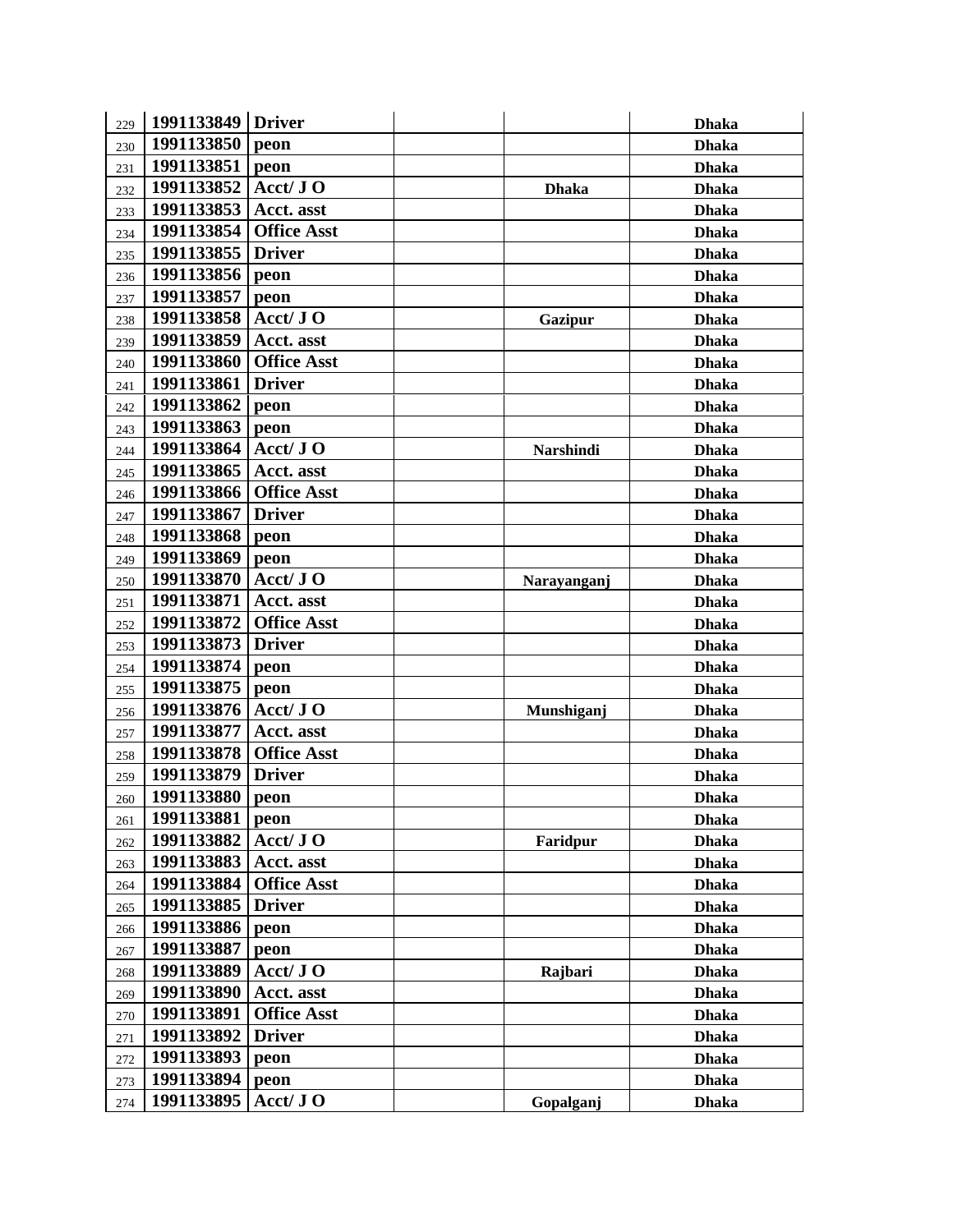| 275 | 1991133896 | Acct. asst         |                  | <b>Dhaka</b>  |
|-----|------------|--------------------|------------------|---------------|
| 276 | 1991133897 | <b>Office Asst</b> |                  | <b>Dhaka</b>  |
| 277 | 1991133898 | <b>Driver</b>      |                  | <b>Dhaka</b>  |
| 278 | 1991133899 | peon               |                  | <b>Dhaka</b>  |
| 279 | 1991133900 | peon               |                  | <b>Dhaka</b>  |
| 280 | 1991133901 | Acct/ JO           | <b>Madaripur</b> | <b>Dhaka</b>  |
| 281 | 1991133902 | Acct. asst         |                  | <b>Dhaka</b>  |
| 282 | 1991133903 | <b>Office Asst</b> |                  | <b>Dhaka</b>  |
| 283 | 1991133904 | <b>Driver</b>      |                  | <b>Dhaka</b>  |
| 284 | 1991133905 | peon               |                  | <b>Dhaka</b>  |
| 285 | 1991133906 | peon               |                  | <b>Dhaka</b>  |
| 286 | 1991133907 | Acct/ JO           | <b>Sariatpur</b> | <b>Dhaka</b>  |
| 287 | 1991133908 | Acct. asst         |                  | <b>Dhaka</b>  |
| 288 | 1991133909 | <b>Office Asst</b> |                  | <b>Dhaka</b>  |
| 289 | 1991133910 | <b>Driver</b>      |                  | <b>Dhaka</b>  |
| 290 | 1991133911 | peon               |                  | <b>Dhaka</b>  |
| 291 | 1991133912 | peon               |                  | <b>Dhaka</b>  |
| 292 | 1991133913 | Acct/ JO           | Sunamganj        | <b>Shylet</b> |
| 293 | 1991133914 | Acct. asst         |                  | <b>Shylet</b> |
| 294 | 1991133915 | <b>Office Asst</b> |                  | <b>Shylet</b> |
| 295 | 1991133916 | <b>Driver</b>      |                  | <b>Shylet</b> |
| 296 | 1991133917 | peon               |                  | <b>Shylet</b> |
| 297 | 1991133918 | peon               |                  | <b>Shylet</b> |
| 298 | 1991133919 | Acct/ JO           | <b>Shylet</b>    | <b>Shylet</b> |
| 299 | 1991133920 | Acct. asst         |                  | <b>Shylet</b> |
| 300 | 1991133921 | <b>Office Asst</b> |                  | <b>Shylet</b> |
| 301 | 1991133922 | <b>Driver</b>      |                  | <b>Shylet</b> |
| 302 | 1991133923 | peon               |                  | <b>Shylet</b> |
| 303 | 1991133924 | peon               |                  | <b>Shylet</b> |
| 304 | 1991133925 | Acct/ JO           | Moulavibazar     | <b>Shylet</b> |
| 305 | 1991133926 | Acct. asst         |                  | <b>Shylet</b> |
| 306 | 1991133927 | <b>Office Asst</b> |                  | <b>Shylet</b> |
| 307 | 1991133928 | <b>Driver</b>      |                  | <b>Shylet</b> |
| 308 | 1991133929 | peon               |                  | <b>Shylet</b> |
| 309 | 1991133930 | peon               |                  | <b>Shylet</b> |
| 310 | 1991133931 | Acct/ JO           | hobiganj         | <b>Shylet</b> |
| 311 | 1991133932 | Acct. asst         |                  | <b>Shylet</b> |
| 312 | 1991133933 | <b>Office Asst</b> |                  | <b>Shylet</b> |
| 313 | 1991133934 | <b>Driver</b>      |                  | <b>Shylet</b> |
| 314 | 1991133935 | peon               |                  | <b>Shylet</b> |
| 315 | 1991133936 | peon               |                  | <b>Shylet</b> |
| 316 | 1991133937 | Acct/ JO           | <b>B</b> baria   | <b>Shylet</b> |
| 317 | 1991133938 | Acct. asst         |                  | <b>Shylet</b> |
| 318 | 1991133939 | <b>Office Asst</b> |                  | <b>Shylet</b> |
| 319 | 1991133940 | <b>Driver</b>      |                  | <b>Shylet</b> |
| 320 | 1991133941 | peon               |                  | <b>Shylet</b> |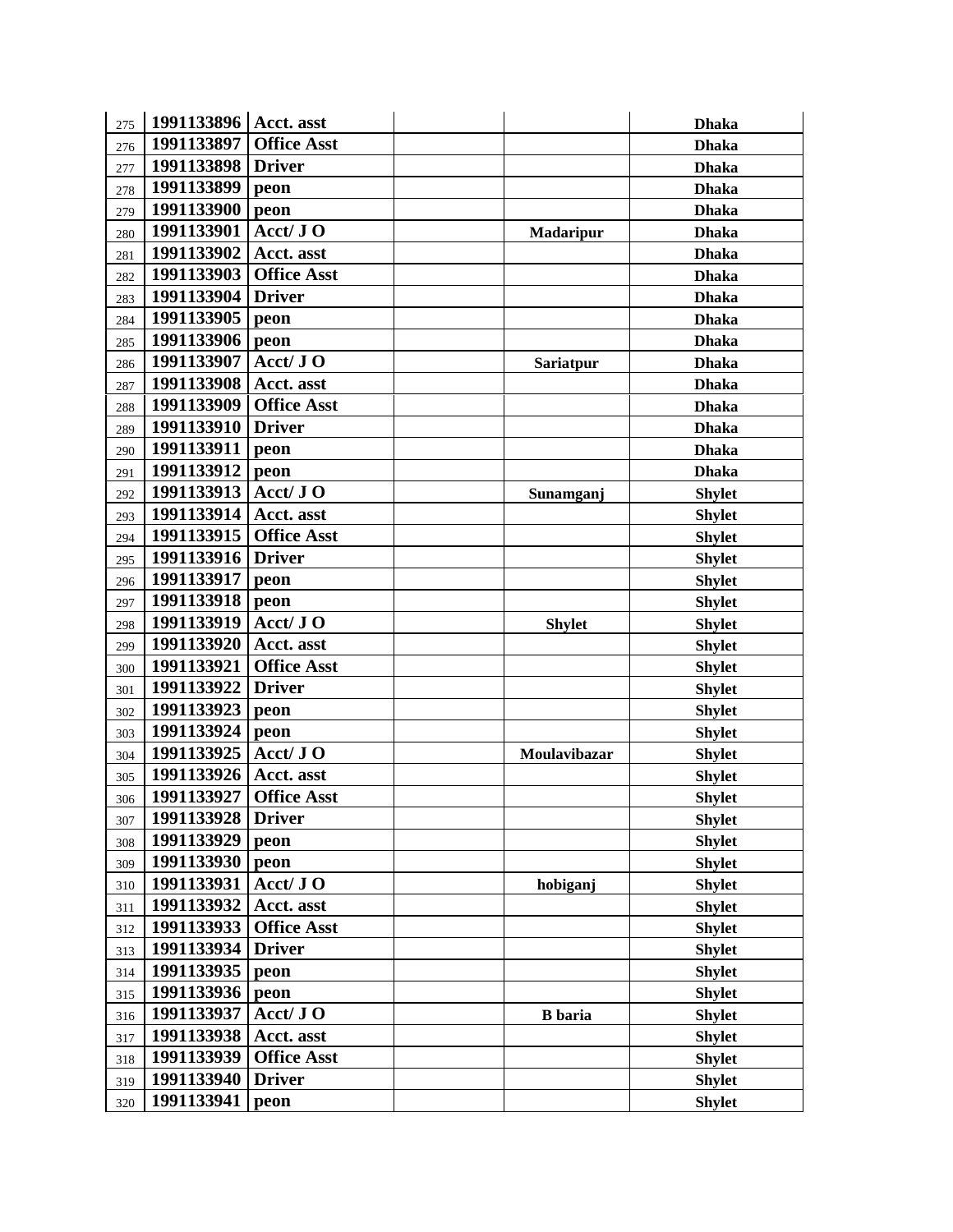| 321 | 1991133942 | peon               |                 | <b>Shylet</b>     |
|-----|------------|--------------------|-----------------|-------------------|
| 322 | 1991133943 | Acct/ JO           | Comilla         | <b>Chittagong</b> |
| 323 | 1991133944 | Acct. asst         |                 | <b>Chittagong</b> |
| 324 | 1991133945 | <b>Office Asst</b> |                 | Chittagong        |
| 325 | 1991133946 | <b>Driver</b>      |                 | <b>Chittagong</b> |
| 326 | 1991133947 | peon               |                 | Chittagong        |
| 327 | 1991133948 | peon               |                 | Chittagong        |
| 328 | 1991133949 | Acct/ JO           | Chadpur         | <b>Chittagong</b> |
| 329 | 1991133950 | Acct. asst         |                 | <b>Chittagong</b> |
| 330 | 1991133951 | <b>Office Asst</b> |                 | <b>Chittagong</b> |
| 331 | 1991133952 | <b>Driver</b>      |                 | <b>Chittagong</b> |
| 332 | 1991133953 | peon               |                 | Chittagong        |
| 333 | 1991133954 | peon               |                 | Chittagong        |
| 334 | 1991133955 | Acct/ JO           | Lakshmipur      | <b>Chittagong</b> |
| 335 | 1991133956 | Acct. asst         |                 | <b>Chittagong</b> |
| 336 | 1991133957 | <b>Office Asst</b> |                 | Chittagong        |
| 337 | 1991133958 | <b>Driver</b>      |                 | <b>Chittagong</b> |
| 338 | 1991133959 | peon               |                 | <b>Chittagong</b> |
| 339 | 1991133960 | peon               |                 | Chittagong        |
| 340 | 1991133961 | Acct/ JO           | <b>Noakhali</b> | <b>Chittagong</b> |
| 341 | 1991133962 | Acct. asst         |                 | <b>Chittagong</b> |
| 342 | 1991133963 | <b>Office Asst</b> |                 | Chittagong        |
| 343 | 1991133964 | <b>Driver</b>      |                 | Chittagong        |
| 344 | 1991133965 | peon               |                 | <b>Chittagong</b> |
| 345 | 1991133966 | peon               |                 | Chittagong        |
| 346 | 1991133967 | Acct/ JO           | Feni            | <b>Chittagong</b> |
| 347 | 1991133968 | Acct. asst         |                 | <b>Chittagong</b> |
| 348 | 1991133969 | <b>Office Asst</b> |                 | Chittagong        |
| 349 | 1991133970 | <b>Driver</b>      |                 | Chittagong        |
| 350 | 1991133971 | peon               |                 | <b>Chittagong</b> |
| 351 | 1991133972 | peon               |                 | <b>Chittagong</b> |
| 352 | 1991133973 | Acct/ JO           | Chittagong      | <b>Chittagong</b> |
| 353 | 1991133974 | Acct. asst         |                 | Chittagong        |
| 354 | 1991133975 | <b>Office Asst</b> |                 | Chittagong        |
| 355 | 1991133976 | <b>Driver</b>      |                 | <b>Chittagong</b> |
| 356 | 1991133977 | peon               |                 | Chittagong        |
| 357 | 1991133978 | peon               |                 | <b>Chittagong</b> |
| 358 | 1991133979 | Acct/ JO           | Coxs bazar      | Chittagong        |
| 359 | 1991133980 | Acct. asst         |                 | Chittagong        |
| 360 | 1991133981 | <b>Office Asst</b> |                 | Chittagong        |
| 361 | 1991133982 | <b>Driver</b>      |                 | Chittagong        |
| 362 | 1991133983 | peon               |                 | <b>Chittagong</b> |
| 363 | 1991133984 | peon               |                 | <b>Chittagong</b> |
| 364 | 1991133985 | Acct/ JO           | Khabgachori     | Chittagong        |
| 365 | 1991133986 | Acct. asst         |                 | Chittagong        |
| 366 | 1991133987 | <b>Office Asst</b> |                 | Chittagong        |